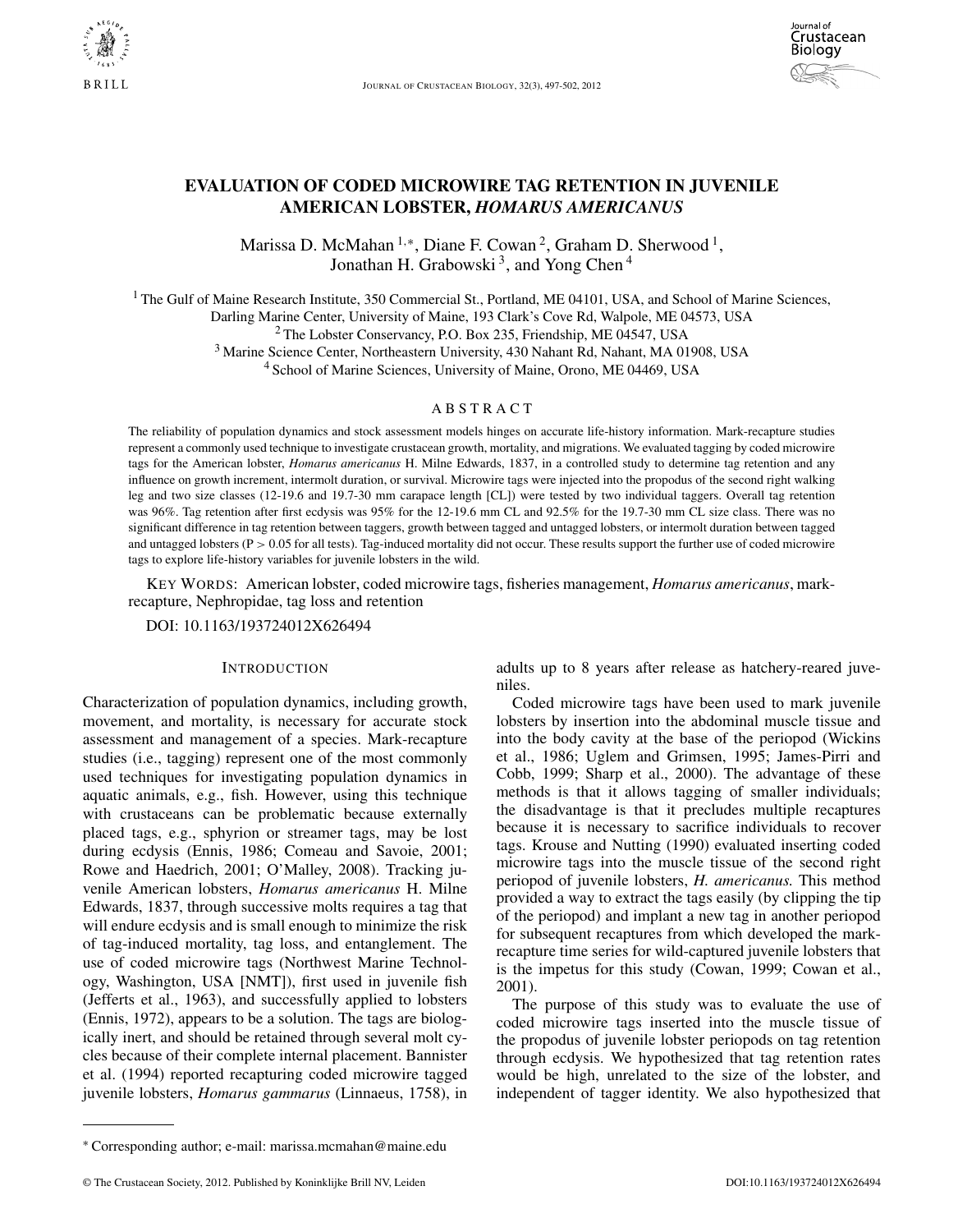tagging would not influence growth, survival, or intermolt duration.

## MATERIALS AND METHODS

## Experimental Design

To evaluate tag retention and the influence of tagging on growth and survival of juvenile lobsters we partitioned lobsters ranging from 12-30 mm CL into two size classes: 12-19.6 mm CL and 19.7-30 mm CL. Each size class included 60 individuals: 20 controls, 20 tagged by tagger 1, and 20 tagged by tagger 2. Only intermolt stage lobsters with two claws and no more than one missing leg were used.

#### Field Collection and Study Site

The lobsters used in this study were collected by hand at the mouth of the Sheepscot River  $(43°48'35.00''N,$ 69°42'56.00"W), in Georgetown, Maine starting in June 2009. Due to availability, collection of lobsters smaller than 19.7 mm CL began in July 2009. After capture, each lobster was carefully wrapped in a paper towel soaked with sea water, and then placed in a cooler to prevent injury and thermal stress. For our experiment, lobsters in the smaller size class were housed in 300 ml  $6.5 \times 9$  cm individual plastic containers with screw top lids and 4 mm holes drilled in them. These containers were placed inside  $0.5 \times 0.8 \times 0.4$ m plastic hinged-lid lobster crates (IPL Products, Ltd, Quebec, Canada). Lobsters in the larger size class were kept in  $2.54 \times 1.27$  cm rubber coated mesh wire cages divided into 14 cm3 individual cells that were also stored inside  $0.5 \times 0.8 \times 0.4$  m plastic hinged-lid lobster crates tied to a wooden float. The wooden float was located in a cove at the mouth of the Sheepscot River (Georgetown, ME; 43°48'47.55"N, 69°43'6.16"W) roughly 200 meters from the collection site. We performed the study at this location because it was proximal to the collection site, and the harbor was sheltered. By conducting the experiment in the field, the tagged lobsters were exposed to abiotic conditions similar to those of lobsters tagged in the wild.

#### Tagging Procedure and Experiment

Initial tagging of the 19.7-30 mm CL size class was conducted on 2 June 2009. During tagging each lobster was individually removed from its container and measured to the nearest tenth of a millimeter (estimated error measurement  $= \pm 0.2$ ). Binary coded microwire tags measuring 0.25 mm in diameter by 1.0 mm in length were implanted into the second right walking leg in the soft tissue of the joint between the dactylus and propodus using a single shot injector (Northwest Marine Technology, Washington, USA [NMT]). Taggers were positioned sitting on the float, and lobsters were held against the knee of the tagger while the second right periopod was held between thumb and forefinger to open the dactyl while the tag was inserted through the soft tissue of the joint to placement in the medial muscle tissue of the propodus.

Lobsters were passed over a horse shoe magnet to magnetize the tag, and then passed over a V-Detector (NMT) several times to ensure that the tag was in place. The inner right uropod was then given a v-notch clip, identical to the method applied in the field in order to determine which leg the tag is in when a lobster is recaptured, and the lobsters were returned to their cells. Each control lobster was left in its cell while the other lobsters were removed by the recorder and given to their tagger. Both test and control specimens were held within their cells for the remainder of the experiment. Tagging of the 12-19.6 mm CL size class took place on 6 August 2009. These animals were not vnotched because such cutting would result in the removal of a large portion of uropod in small lobsters.

Lobsters were fed the day after being tagged, and then twice a week after the initial feeding. Each lobster was fed the same species and approximately the same amount (10- 15 g) at each feeding event. The diet varied from week to week and consisted of mussels, worms, clams, periwinkles, shrimp, crabs, and fish. Food was removed from the cages within 24 hours to prevent contamination but caste shells (exuviae) were left in the containers for lobsters to consume. Lobsters were also exposed to plankton, amphipods, and juvenile fish in the water column, and may have consumed them. Mortality, limb loss, molt stage, and salinity were monitored at least every other day, and in most instances daily. Water temperature was recorded hourly using an Onset® temperature data logger deployed in one of the housing crates and ranged from 5.7 to 22.7°C (mean 13.2°C). Salinity was measured daily with a refractometer and ranged from 24 to 35 psu (mean 31 psu).

Four to five days after molting (once the newly formed exoskeleton had hardened enough for handling) lobsters were passed over the detector to determine if the tag had been retained. To test for mortality associated with periopod removal (to extract existing tag) and retagging, the larger size-class of lobsters was monitored through a second molt cycle. As is done for the field studies, we cut off the end of the second right periopod at the distal-most joint to remove the first tag before inserting a second tag in the third right walking leg, and making a second clip in the outer right uropod. The section of periopod removed from the lobster was passed over the detector to ensure that the tag had been removed. The retagging process mirrored how recaptured lobsters are handled in the field, and was included in the study because it is a more invasive and potentially damaging process that could change limb loss, mortality, and tag-retention rates. For the 19.7-30 mm CL lobster size class, 32 of some 40 tagged lobsters had undergone ecdysis and were hard enough to be retagged by 6 July 2009. The remaining eight lobsters were retagged on 6 August 2009. After monitoring the 19.7-30 mm CL size class through a second molt cycle, each lobster was measured and released. The last lobster was released on 1 November 2009.

#### Analytical Methods

Analysis of variance was used to determine if retention was influenced by size class or tagger, and if residual percent growth significantly differed between lobsters tagged by tagger 1, tagger 2, and controls. Residual percent growth was determined using linear regression, which allowed us to focus on the effects of tagger while controlling for any size effects that potentially influence growth. Analysis of variance was used to test if intermolt interval between first and second ecdysis of the 19.7-30 mm CL size class significantly differed between control lobsters, those tagged by tagger 1,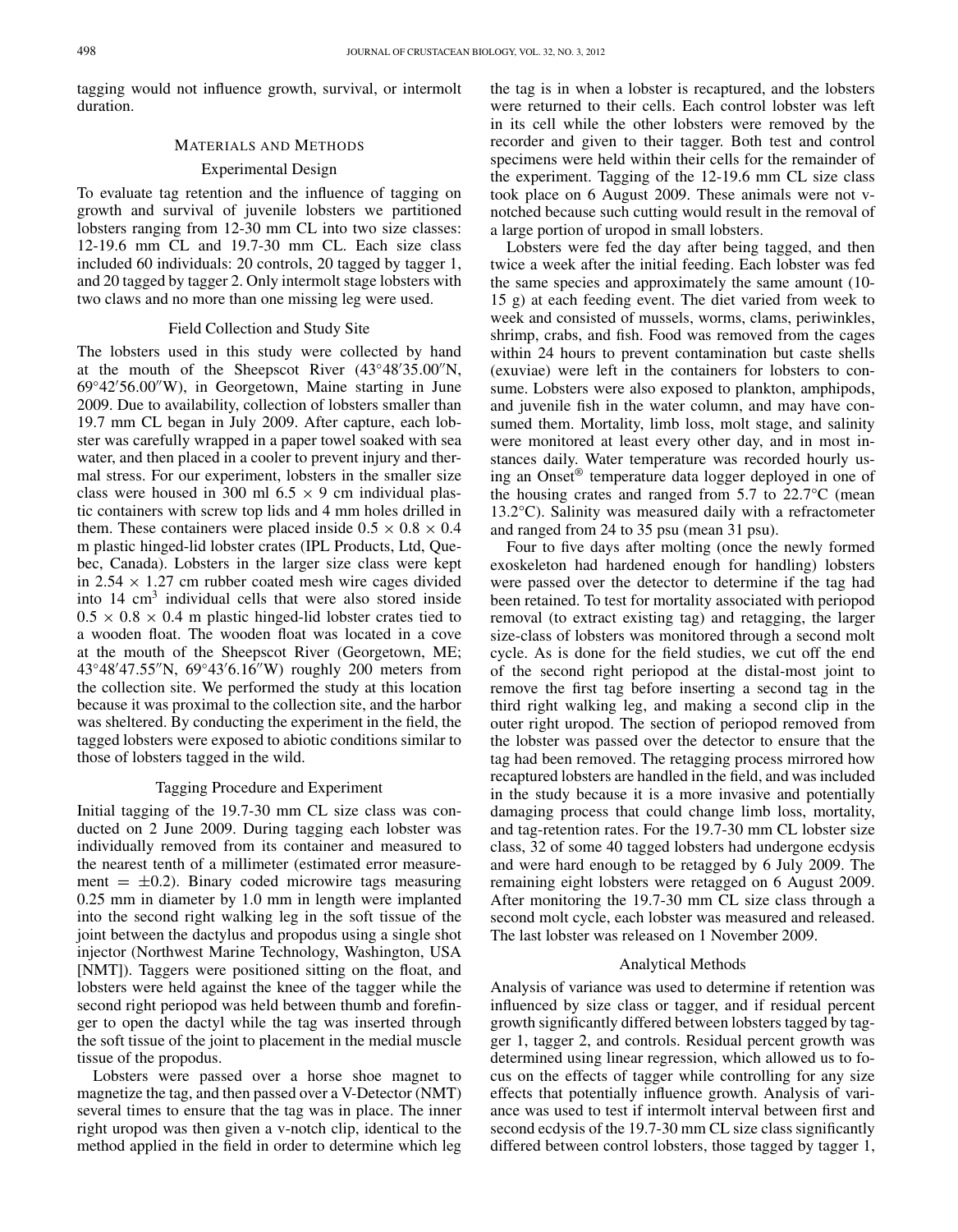and those tagged by tagger 2. The above statistical analyses were conducted using SPSS 16.0 statistical software. The influence of the tagging method on mortality was not tested because the single mortality observed occurred within the control group.

#### RESULTS

Overall retention of the 120 tags implanted into juvenile lobsters was 96% (Table 1). Of the five tags lost, one was due to autotomy of the tagged leg (second right periopod). The cause of tag loss in the other four lobsters is not known. Among lobsters tagged in the 19.7-30 mm CL size range, 38 (95%) retained the initial tag after the first molt and 39 (97.5%) retained the second tag through the second molt. Within the 12-19.6 mm CL size range, 38 (95%) retained the tag through one molt cycle. The smaller lobsters were not followed through a second molt. Lobster tag retention did not differ between taggers or size classes (ANOVA, P *>* 0.05 for all effects, Table 1).

Linear regression of percent growth as a function of initial CL indicated that lobster growth decreased as lobsters increased in size (Fig. 1). Residual growth was calculated from the regression equation and used to test tagger effects on growth within small and large juvenile lobsters (Fig. 2). Residual percent growth did not significantly differ among control lobsters (untagged), those tagged by tagger 1, and those tagged by tagger 2 after the first molt for small and large lobsters and the second molt for large lobsters  $(ANOVA, P > 0.05$  for all tests). Intermolt duration between first and second molt of the 19.7-30 mm CL size class ranged from 32 to 97 days and did not significantly differ among control lobsters, those tagged by tagger 1, and those tagged by tagger 2 (ANOVA, P *>* 0.05, Fig. 3).

Of the lobsters tagged twice, and subsequently having the tip of the periopod containing the initial tag clipped, 25% autotomized the clipped leg within three days. This did not influence retention because the autotomized leg no longer contained a tag. The single case of mortality recorded during the study was a control lobster that was within the 12- 19.6 mm CL size range.

#### **DISCUSSION**

Our results show that repeated tagging of juvenile lobsters, *H. americanus*, using individually coded microwire tags did not significantly influence retention of tags between size classes or taggers. Overall retention of tags by juvenile lobsters through ecdysis was high (96%) compared to a previous study evaluating this method, in which retention varied between 52-86% (Krouse and Nutting, 1990). The



Fig. 1. Percent growth of juvenile *Homarus americanus* as a function of initial carapace length (CL). A, 12-19.6 mm CL; B, 19.7-30 mm CL first molt; C, 19.7-30 mm CL second molt size classes. Linear regression for 12-19.6 mm CL size class: % growth =  $21.2 - 0.55 \times$  initial CL  $(r^2 = 0.13, P < 0.05, n = 59)$ ; linear regression for 19.7-30 mm CL size class first molt: % growth =  $14.5 - 0.16 \times$  initial CL ( $r^2 = 0.07$ , P = 0.05,  $n = 59$ ; linear regression for 19.7-30 mm CL size class second molt: % growth = 21.6 – 0.30  $\times$  initial CL ( $r^2 = 0.09$ ,  $P < 0.05$ ,  $n = 60$ ).

Table 1. Retention of coded microwire tags by juvenile *Homarus americanus* among size class and tagger. The 19.7-30 mm carapace length (CL) size class includes first and second molt.

| Size class                    | Tagger 1 |              | Tagger 2 |              |
|-------------------------------|----------|--------------|----------|--------------|
|                               | Tagged   | Retained tag | Tagged   | Retained tag |
| 12-19.6 mm CL                 | 20       | $20(100\%)$  | 20       | $18(90\%)$   |
| 19.7-30 mm CL $(1st$ molt)    | 20       | 19(95%)      | 20       | 19 (95%)     |
| 19.7-30 mm CL $(2^{nd}$ molt) | 20       | $20(100\%)$  | 20       | 19 (95%)     |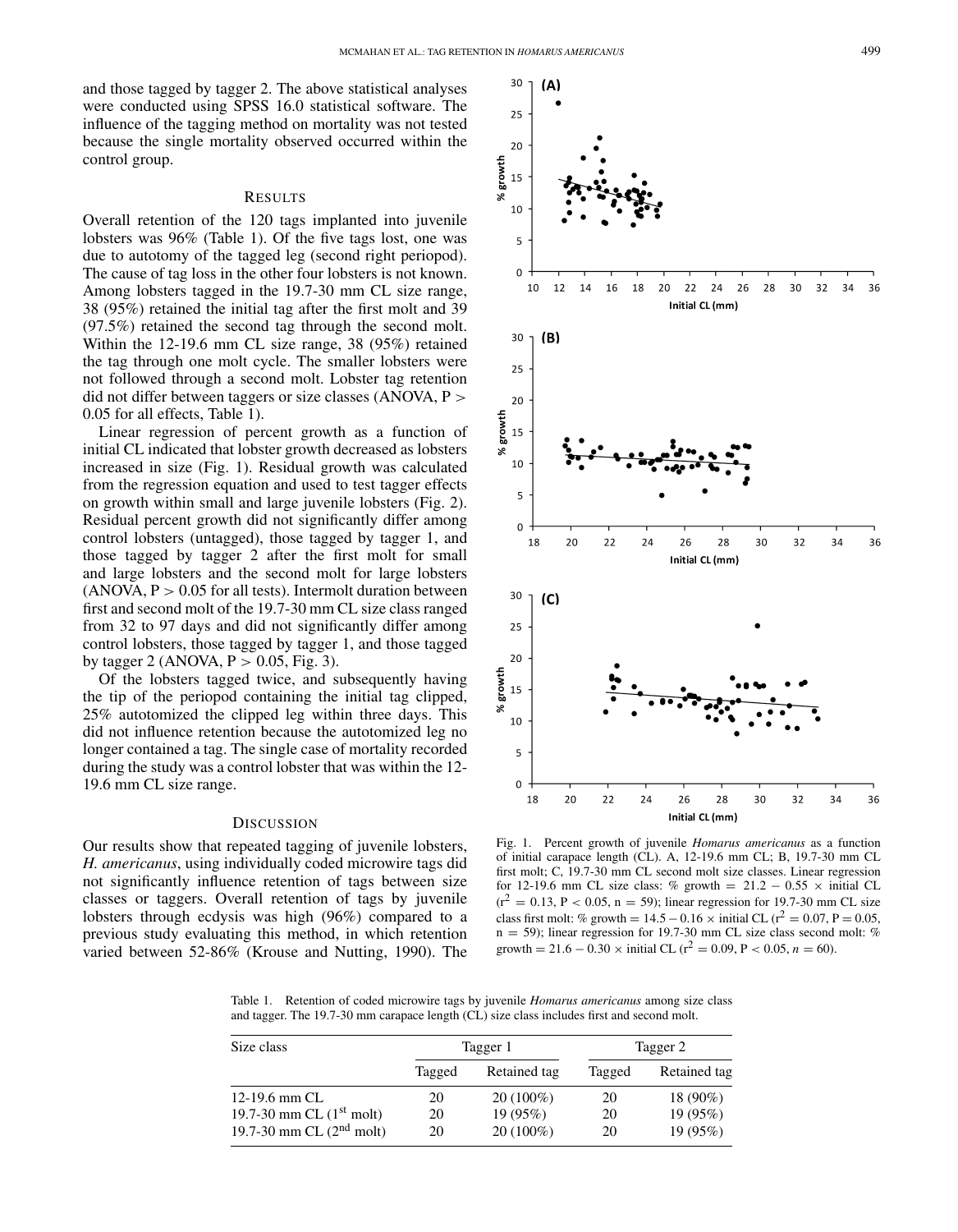

Fig. 2. Residual percent growth of juvenile *Homarus americanus* in control, tagger 1, and tagger 2 groups for first molt in small (12-19.6 mm carapace length [CL]) and first and second molt in large (19.7-30 mm CL) size classes (ANOVA, P *>* 0.05). Error bars represent 95% confidence intervals.

rate of retention found by Krouse and Nutting (1990) was thought to be low due to the difficulty of placing the tag in the cuticle of premolt lobsters. We tagged lobsters in the integument between the dactyl and propodus of the periopod to avoid the cuticle. Also in contrast to the previous study, we conducted this study in the field to avoid possible lab-induced effects. Of the five tags not retained in this study, only one was due to autotomy of the tagged leg. The other four may have been due to inadequate placement; however this amount of tag loss (3%) was not significant. Furthermore, the rates of retention between individual taggers did not significantly differ, and tagging had no effect on growth or survival. Thus, the tagging method used in this study seems relatively robust against hidden treatment effects that may bias interpretation of tagging datasets from field studies and their use in resource management.

Studies evaluating coded microwire tag retention of postlarval and juvenile *H. americanus* (James-Pirri and Cobb, 1999), *H. gammarus*(Wickins et al., 1986; Uglem and Grimsen, 1995; Linnane and Mercer, 1998), *Panulirus argus* Latereille, 1804 (Sharp et al., 2000), and *Procambarus clarkii*

(Girard, 1852) (cf. Isely and Eversole, 1998) tagged in the pleon or base of the fifth periopod have also found high retention ranging from 85 to 100% and little to no influence on survival and growth. While tag placement in the pleon or base of the periopod may be easier, allows for tagging smaller individuals, and certainly results in sufficient tag retention, the problem of having to sacrifice the animal to recover the tag upon recapture makes it impossible to track growth or movement over multiple captures.

Our method using coded microwire tags may be preferable to other tagging options. Visible implant elastomer (VIE) tags (Northwest Marine Technology, Washington, USA [NMT]) have been successfully applied to juvenile *H. gammarus* (Uglem et al., 1996; Linnane and Mercer, 1998), *Jasus edwardsii* (Hutton, 1875) (cf. Woods and James, 2003), *Orconectes obscurus* (Hagen, 1870) (cf. Clark and Kershner, 2006), *P. clarkii* (Isely and Stockett, 2001), and *Cherax destructor* Clark, 1936 (Jerry et al., 2001) and do not require sacrificing the individual to retain the tag. However, this method has limited coding capacity (tags are identified by color rather than number) and is more suitable for marking groups as opposed to individuals. Evaluation of passive integrated transponder (PIT) tags used on larger juvenile and adult lobsters as well as crayfish have also shown high rates of retention and survival (Robinson et al., 2000; Bubb et al., 2002, 2006; O'Malley, 2008; Frusher et al., 2009); and do not require sacrificing recaptured individuals. Yet this method cannot be applied to small juvenile lobsters due to the size of the tag (12-20 mm). Furthermore, PIT tags are considerably more expensive than most conventional tags. Finally, both VIE and PIT tags are commonly (and most successfully) applied to the abdomen, which causes concern that they may be ingested if tagged individuals end up in the commercial market.

Developing a non-invasive method that can be used to measure growth of individual lobsters across multiple time intervals is critical for examining variability in growth curves. Advantages of using coded microwire tags injected into the propodus of juvenile lobsters include high tag retention, no apparent effect on growth or survival, relatively low cost, and low chance of ingestion. Disadvantages include having to clip the leg tip to recover the tag, having to re-



Fig. 3. Percent of juvenile *Homarus americanus* molted in relation to days between first and second molt for control, tagger 1, and tagger 2 groups in the 19.7-30 mm carapace length (CL) size class (ANOVA, P *>* 0.05).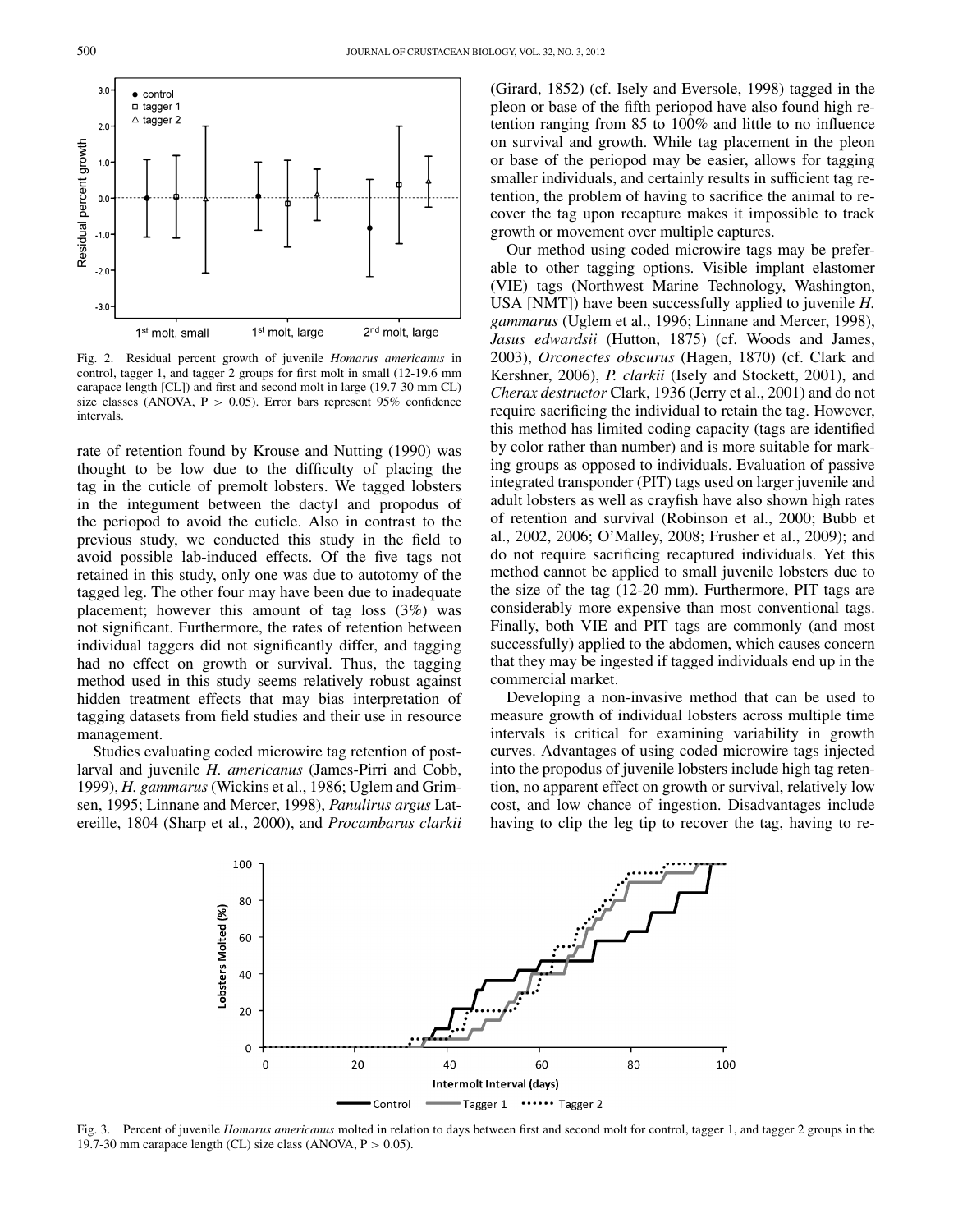tag the individual once it is recaptured, and the subsequent labor intensive steps required to read and match tags to large numbers of individuals.

To determine whether measurement of multiple growth increments for each lobster results in additional biases/ tagging induced mortality, our study included monitoring the 19.7-30 mm CL size class after the first tag was removed and a second tag injected in the third right walking leg. Multiple tagging subjects the lobster to possible leg loss and could result in elevated infection/predation rates. Our results showed that clipping the leg tip prior to subsequent tagging did not influence growth or survival. However, 25% of the lobsters autotomized the clipped leg, which could result in reduced growth in length due to regeneration (Juanes and Smith, 1995).

It is also important to point out that our growth and survival results may not reflect what happens in nature since our tagged lobsters were maintained in predator-free cages. Once the leg is clipped, bleeding could alert predators to the presence of the injured lobster, thereby increasing risk of predation. Similarly, clipping the uropod (in the 19.7- 30 mm CL size class) to indicate the presence of a tag, did not significantly influence any of the parameters tested, but survival results may be different for lobsters released into the wild if it attracts predators. Furthermore, tag retention may be lower in the wild if lobsters release the tagged leg in the presence of a predator. Lobsters might also be more apt to lose the tagged leg if the tag impairs function in a more heterogeneous environment than our tag containers. Further experimentation on the effects of predators and habitat heterogeneity on tag retention and tagging induced artifacts on lobster growth and mortality is merited.

Another potential limitation of this method is that it is more labor intensive than typical mark-recapture studies because the clipped leg must be brought back to the lab and dissected in order to read the tag. This considerably increases the amount of time it takes to obtain information about recaptured individuals. However, this added time cost is more than compensated for by the added value if researchers are interested in obtaining multiple recapture measurements throughout several molts without sacrificing the animal. Thus far, recapture rates from previous tagging efforts (Cowan, 1999; Cowan et al., 2001) have been encouraging.

Overall our results indicate that tagging using coded microwire tags inserted into the periopod, subsequent removal, and retagging is a suitable method for tagging small juvenile American lobsters, *H. americanus*. Using this method for mark-recapture studies should provide growth and survival data that is not influenced by the tagging process, and also offers a way of monitoring juveniles through multiple molt cycles. Thus, long-term datasets collected using this method should be of great value to lobster population assessments and resource managers.

#### ACKNOWLEDGEMENTS

We thank Jim McMahan who helped collect and monitor the juvenile lobsters over the duration of the study, John and Deb Darling whose float we used as a make-shift laboratory and housing area for the lobsters, and the National Science Foundation to GDS, JHG and YC (CNH-0709527) for providing funding.

#### **REFERENCES**

- Bannister, R. C. A., J. T. Addison, and S. R. J. Lovewell. 1994. Growth, movement, recapture rate and survival of hatchery-reared lobsters (*Homarus gammarus* (Linnaeus, 1758)) released into the wild on the English east coast. Crustaceana 67(2): 156-172.
- Bubb, D. H., T. J. Thom, and M. C. Lucas. 2006. Movement patterns of the invasive signal crayfish determined by PIT telemetry. Canadian Journal of Zoology 84: 1202-1209.
- , M. C. Lucas, T. J. Thom, and P. Rycroft. 2002. The potential use of PIT telemetry for identifying and tracking crayfish in their natural environment. Hydrobiologia 483: 225-230.
- Clark, E. M. 1936. The freshwater and land crayfishes of Australia. Memoirs of Museum Victoria 10: 5-58.
- Clark, J. M., and M. W. Kershner. 2006. Size-dependent effects of visible implant elastomer marking on crayfish (*Orconectes obscurus*) growth, mortality, and tag retention. Crustaceana 79: 275-284.
- Comeau, M., and F. Savoie. 2001. Growth increment and molt frequency of the American lobster (*Homarus americanus*) in the southwestern Gulf of St. Lawrence. Journal of Crustacean Biology 21: 923-936.
- Cowan, D. F. 1999. Method for assessing relative abundance, size distribution, and growth of recently settled and early juvenile lobsters (*Homarus americanus*) in the lower intertidal zone. Journal of Crustacean Biology 19: 738-751.
- , A. R. Solow, and A. Beet. 2001. Patterns in abundance and growth of juvenile lobster, *Homarus americanus*. Marine and Freshwater Research 52: 1095-1102.
- Ennis, G. P. 1972. Growth per molt of tagged lobsters (*Homarus americanus*) in Bonavista Bay, Newfoundland. Journal of the Fisheries Research Board of Canada 29: 143-148.
- . 1986. Sphyrion tag loss from the American lobster *Homarus americanus*. Transactions of the American Fisheries Society 115: 914- 917.
- Frusher, S. D., D. Hall, P. Burch, and C. Gardner. 2009. Combining passive intergrated transponder tags with conventional T-bar tags to improve tag reporting rates in a rock lobster trap fishery. New Zealand Journal of Marine and Freshwater Research 43: 347-353.
- Girard, C. 1852. A revision of the North American Astici, with observations on their habits and geographical distribution. Proceedings of the Academy of Natural Sciences of Philadelphia 6: 87-91.
- Hagen, H. A. 1870. Monograph of the North American Astacidae. Memoirs of the Museum of Comparative Zoölogy at Harvard College 2(1): i-viii, 1-109, xi pl.
- Hutton, F. W. 1875. Descriptions of two new species of Crustacea from New Zealand. Transactions of the New Zealand Institute 7: 279-280.
- Isely, J. J., and A. G. Eversole. 1998. Tag retention, growth, and survival of Red Swamp Crayfish *Procambarus clarkia* marked with coded wire tags. Transactions of the American Fisheries Society 127: 658-660.
- , and P. E. Stockett. 2001. Tag retention, growth, and survival of Red Swamp Crayfish marked with a visible implant tag. North American Journal of Fisheries Management 21: 422-424.
- James-Pirri, M. J., and J. S. Cobb. 1999. Influence of coded micro-wire tags on postlarval lobster (*Homarus americanus*) behavior. Marine and Freshwater Behaviour and Physiology 32: 255-259.
- Jefferts, K. B., P. K. Bergmen, and H. F. Fiscus. 1963. A coded wire identification system for macro-organisms. Nature (London) 198: 460- 462.
- Jerry, D. R., T. Stewart, I. W. Purvis, and L. R. Piper. 2001. Evaluation of visual implant elastomer and alphanumeric internal tags as a method to identify juveniles of the freshwater crayfish, *Cherax destructor*. Aquaculture 193: 149-154.
- Juanes, F., and L. D. Smith. 1995. The ecological consequences of limb damage and loss in decapod crustaceans: a review and prospectus. Journal of Experimental Marine Biology and Ecology 193: 197-223.
- Krouse, J. S., and G. E. Nutting. 1990. Evaluation of coded microwire tags inserted in legs of small juvenile American lobsters. American Fisheries Society Symposium 7: 304-310.
- Latreille, P. A. 1804. Histoire naturelle*...* des Crustacés et des Insectes. Histoire naturelle, génerale et particulière, des Crustacés et des Insectes. Ouvrage faissant suite aux oevres de Leclerc de Buffon, et partie du cours complet d'histoire naturelle rédigé par C.S. Sonnini, membre de plusieurs sociétés savantes. G. L. L. Buffon (ed.). Vol. 7. F. Dufart, Paris.